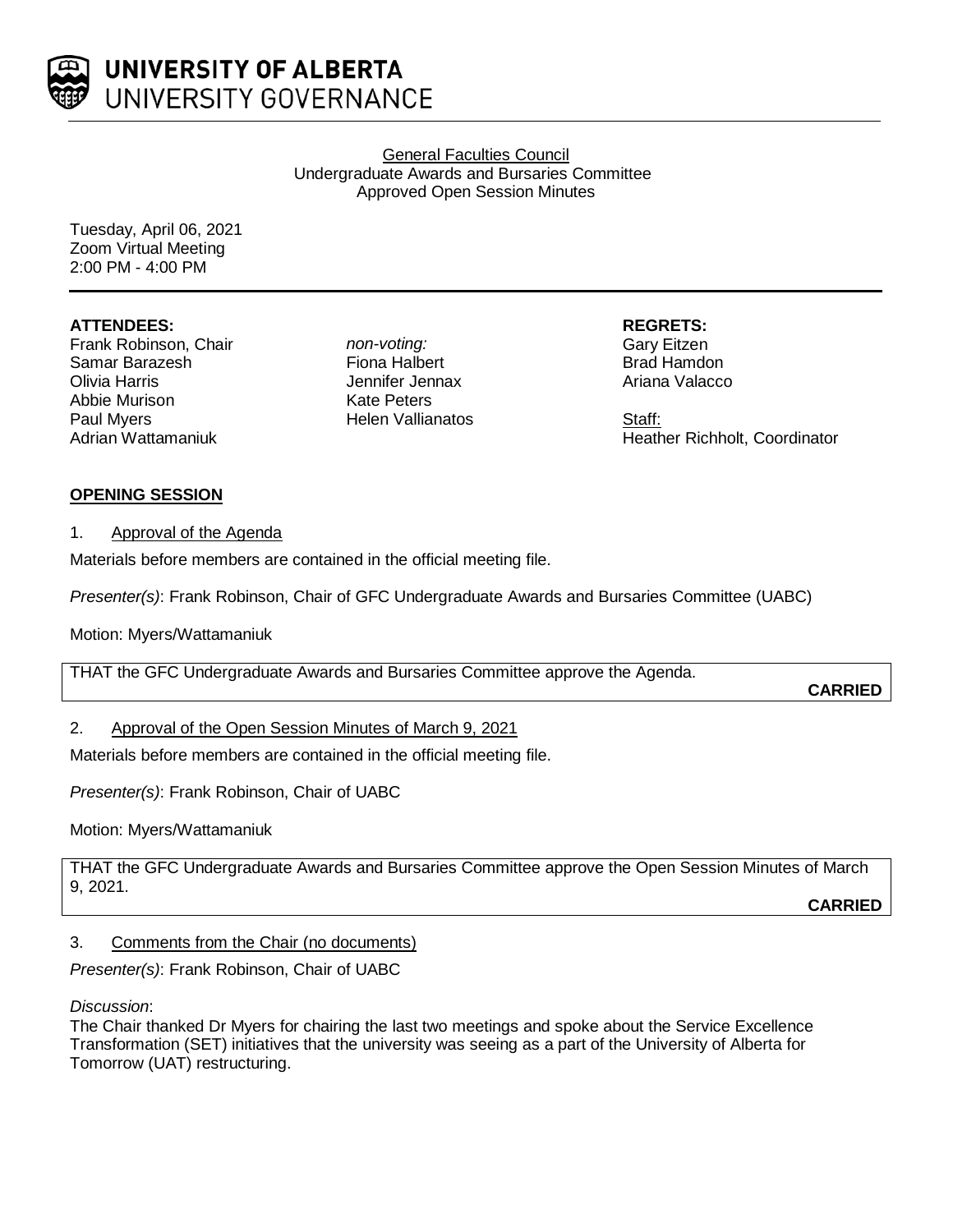# **ACTION ITEMS**

#### 4. Student Financial Support Policy and Procedure Updates

Materials before members are contained in the official meeting file.

*Presenter(s)*: Melissa Padfield, Vice-Provost and Registrar; Fiona Halbert, Assistant Registrar, Student Financial **Support** 

*Purpose of the Proposal*: To recommend approval of the edits to the Undergraduate Student Financial Support Procedure and Creation of New Student Financial Support Procedure.

#### *Discussion*:

Ms Padfield and Ms Halbert gave a brief overview of the proposed changes to the procedures which reflected the changes made to the system as a part of the SET initiative. They explained that the goal was to ensure that the University of Alberta Policies and Procedures Online (UAPPOL) were up-to-date and accurate.

Members asked about how the policy and procedures would be changed if UABC were disbanded, the timeline for changes to be made, and the administrative and governance responsibilities in the policy and procedures.

### Motion: Harris/Murison

THAT the GFC Undergraduate Awards and Bursaries Committee recommend that General Faculties Council approve the edits to the Undergraduate Student Financial Support Procedure and Creation of New Student Financial Support Procedure, as set forth in Attachments 1 and 2 to take effect upon final approval.

**CARRIED**

#### 5. New Annually Funded Financial Supports for Approval

Materials before members are contained in the official meeting file.

*Presenter(s)*: Fiona Halbert, Assistant Registrar, Student Financial Support; Allen Wolfe, Specialist, Student Financial Support, Office of the Registrar; Shari Klassen, Specialist, Student Financial Support, Office of the **Registrar** 

### *Discussion*:

A member asked about the variable number and value for the University of Alberta Indigenous Award. Ms Klassen explained that the Office of Advancement was currently fundraising for this initiative, and the actual number and value would depend on the applicant pool and the amount raised.

Members discussed visible minority criteria and self-identification, maximum allocations and how eligibility was determined, and consistency indicating the standard of satisfactory academic standing or a 2.0 Grade Point Average (GPA).

A member raised a concern related to the Jim Parsons Leadership Award in Faith-based Education. Members discussed the Certificate Program at St. Joseph's College, Edmonton Catholic Schools and other Catholic school boards in Alberta, and whether this certificate and award could be viewed as "anti-science". The award was removed from the package to be considered in a separate motion.

#### Motion: Myers/Harris

THAT the GFC Undergraduate Awards and Bursaries Committee approve, with delegated authority from General Faculties Council, the following new annually funded Undergraduate Awards and Bursaries, as submitted by Student Financial Support and as set forth in Attachment 1, to be effective immediately: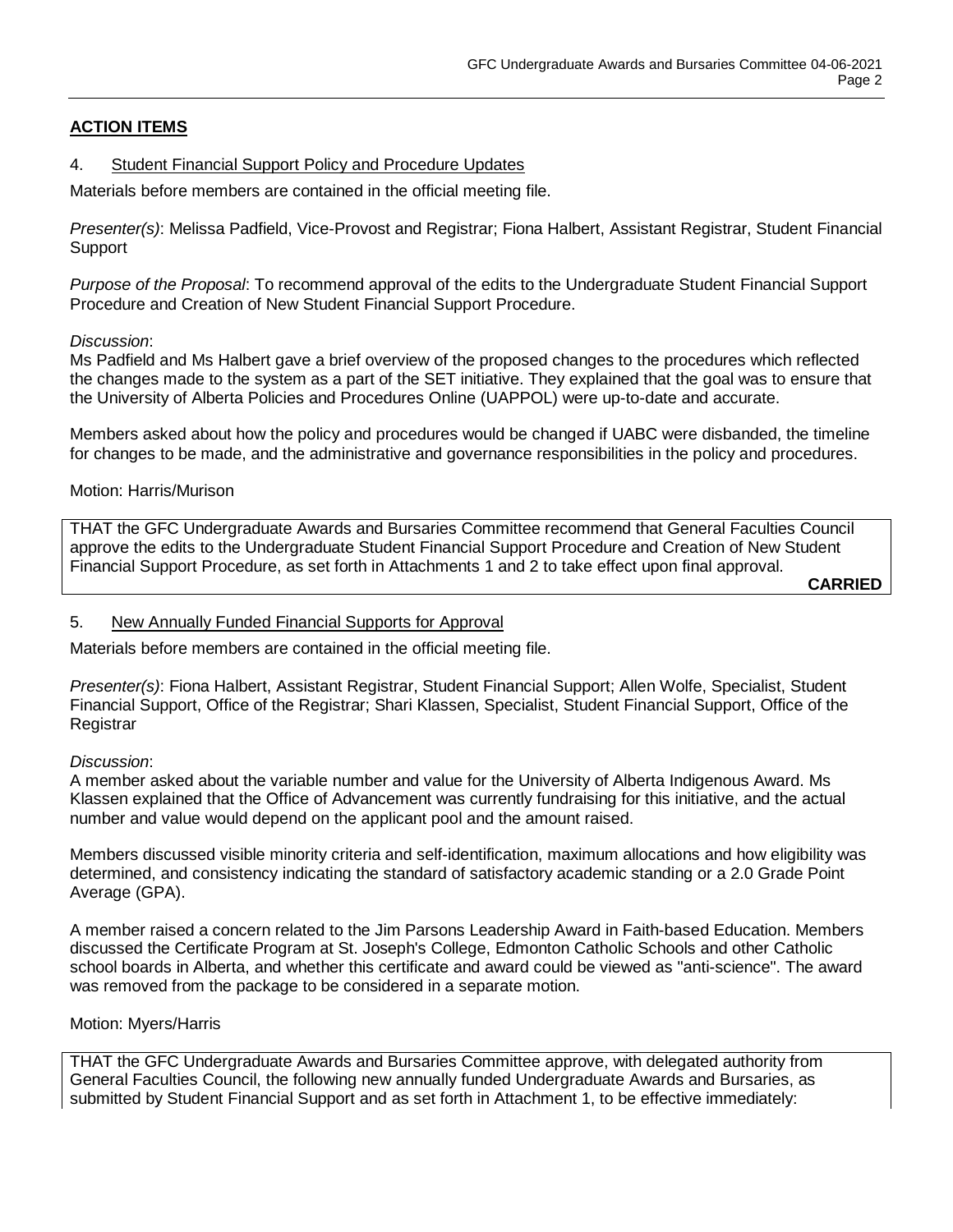- Weber Wilson Indigenous Bursary in Education
- University of Alberta Indigenous Award
- David Taylor Service Above Self Memorial Award
- Family Bar Diversity and Equality Award in Law
- The Naqvi-Rota Award in Business
- Dr Mary Patricia Massicotte Memorial Award in Medicine
- Jonathan Mohr Service Award in Science
- Peter Sebzda Memorial Scholarship in Business
- Sean Steels Memorial Award

### Motion: Murison/Wattamaniuk

THAT the GFC Undergraduate Awards and Bursaries Committee approve, with delegated authority from General Faculties Council, the following new annually funded Undergraduate Awards and Bursaries, as submitted by Student Financial Support and as set forth in Attachment 1, to be effective immediately:

• Jim Parsons Leadership Award in Faith-based Education

**CARRIED** 1 Abstained (Myers)

**CARRIED**

#### 6. New Endowed Financial Supports for Approval

Materials before members are contained in the official meeting file.

*Presenter(s)*: Fiona Halbert, Assistant Registrar, Student Financial Support; Allen Wolfe, Specialist, Student Financial Support, Office of the Registrar; Shari Klassen, Specialist, Student Financial Support, Office of the Registrar

#### *Discussion*:

Members asked about the checks done on charitable foundations before the university enters into agreements regarding the funding of awards and bursaries.

### Motion: Harris/Murison

THAT the GFC Undergraduate Awards and Bursaries Committee approve, with delegated authority from General Faculties Council, the following new endowed Undergraduate Awards and Bursaries, as submitted by Student Financial Support and as set forth in Attachment 1, to be effective immediately:

- Ptarmigan Foundation Indigenous Award
- Poelzer Family Foundation Award in Business

**CARRIED**

### 7. Amended Financial Supports for Approval

Materials before members are contained in the official meeting file.

*Presenter(s)*: Fiona Halbert, Assistant Registrar, Student Financial Support; Allen Wolfe, Specialist, Student Financial Support, Office of the Registrar; Shari Klassen, Specialist, Student Financial Support, Office of the Registrar

*Discussion*: There was no discussion.

Motion: Wattamaniuk/Myers

THAT the GFC Undergraduate Awards and Bursaries Committee approve, with delegated authority from